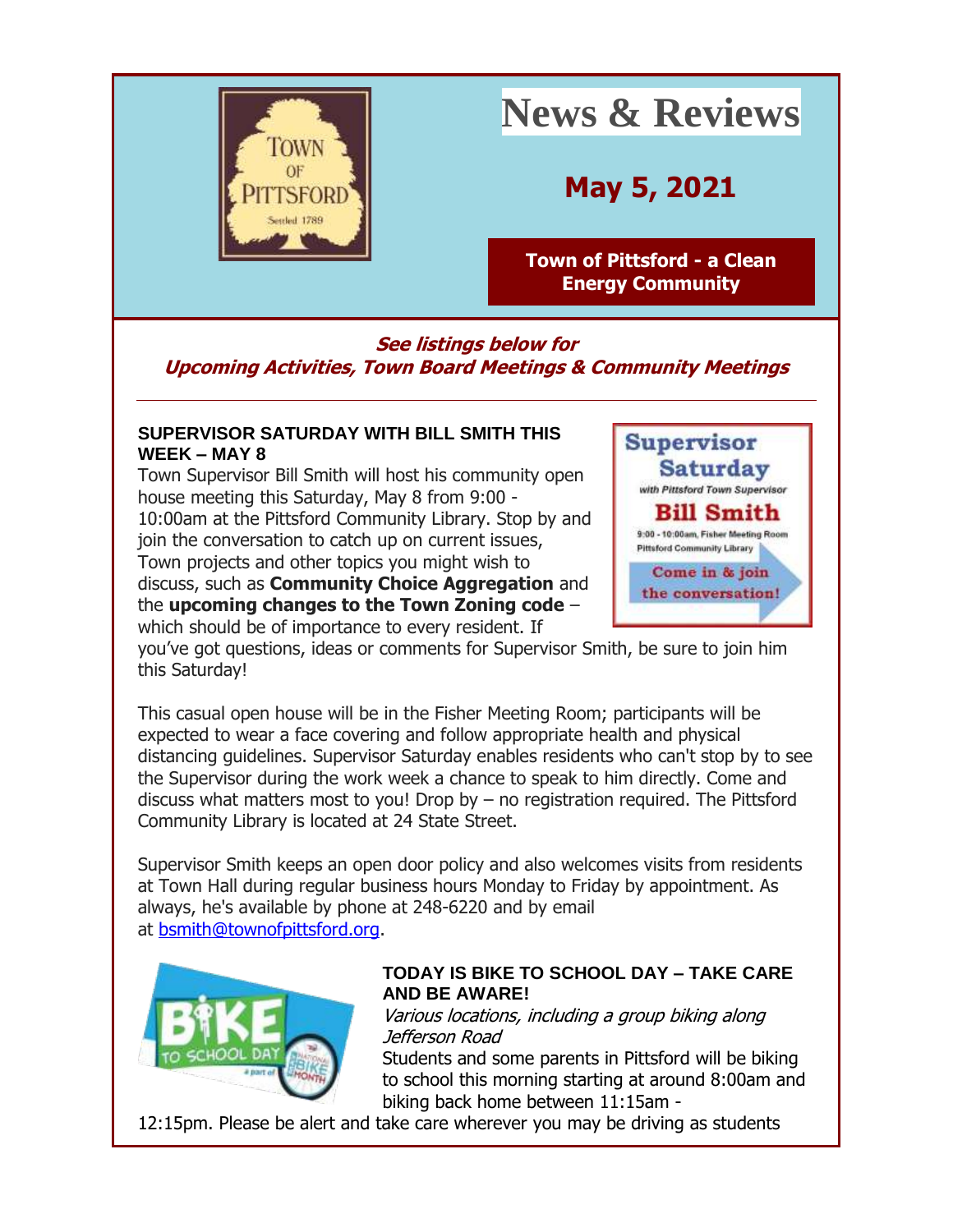from many different schools may be participating. A group from Jefferson Road Middle School is expected to ride along Jefferson Road from Edgewood Church (between Greylock Ridge and Crestview Drive) to the school. Please – give yourself more time than usual to get where you are going, drive slowly, no texting while driving, and be on the lookout for bicyclists. The Rain Date for Bike to School Day is this Friday, May 7.

#### **COPPER BEECH GRAFTED SAPLING PLANTED ON ARBOR DAY**

A Living Tribute to Our Iconic Copper Beech Tree When the iconic Copper Beech tree in the Town Park on State Street succumbed to disease and had to be removed in 2018, the Town took steps to preserve its legacy. Healthy cuttings from the tree were grafted onto rootstock, enabling them to grow over the past five years into healthy saplings. On Arbor Day of this year (April 30) we were able to plant one of these saplings in the Town green space on Main Street next to the municipal parking lot entrance. This tree is a clone of the original Copper Beech!



The rest of the young trees will be ready for planting in 2022. Learn more about our Copper Beech tree and

the young grafted trees at [www.townofpittsford.org/copperbeech.](http://r20.rs6.net/tn.jsp?f=001NYI16H4snqhSzTAp5nrnPiHRTCTrTwaiMoQF4j0Bp5k0JETJFHYQRG6ex-wzq6XscRczDKDdc_bBekzDGkUcawqXt4SGYA-R0HAT0L10_b-TQ8Q_mEA4CKvpX8lRKhl_4oMwR0dN1d8U4MCepWrZdcnoNSJcvAnSHs7zRtll784=&c=ykit7nPXPIJyr3tK9sNR2fIebVmLCzJda29hAUs83d7SOl7OzWwXfQ==&ch=6I7oEkQO8kfUmttsr_CP-pqPsRKEqycufyOaF31MyBgKFWJD_3ZUSQ==&jrc=1) You can also find updates in the Town eNews and social media sites. Many thanks to our Parks Department crew members Brandon Meier and John Young (pictured above) and Parks Foreman Jess Neal for getting our first Copper Beech planted!

#### **SENIORS ZUMBA GOLD FOR FUN AND FITNESS AT THE COMMUNITY CENTER**

We are carefully following New York State COVID-19 guidelines for our Recreation programming and are happy to offer some in-person exercise classes for seniors, including Zumba Gold with Melanie Jones! The class is offered Wednesdays from 9:00- 9:45am and Fridays from 1:00 – 1:45pm. It features



exercise that's fun, easy and effective – no dance or exercise experience needed for this Latin inspired dance fitness program. Classes are suitable for multiple levels of experience and ability – exercises can be modified for the active older adult or the beginner participant.

**Our Senior Fitness Classes are free to Pittsford residents** and \$3.00 per class for non-residents. **Pre-registration is required** for in-person exercise classes. Please call the Senior Programs Office at 248-6235 to register and for more information.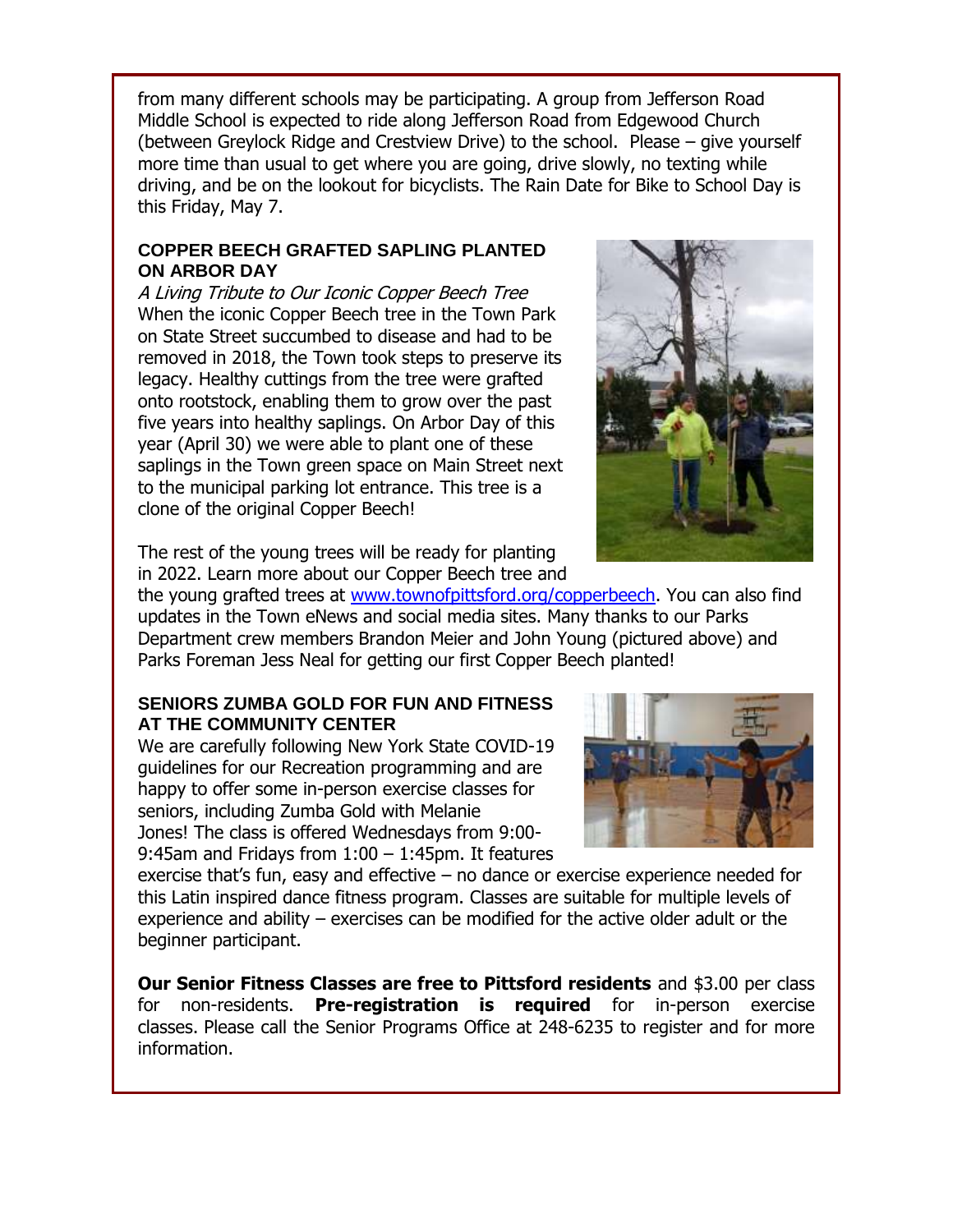For details about all of our Recreation programs, pick up a program brochure at the Spiegel Pittsford Community Center (35 Lincoln Avenue), access our [program](http://r20.rs6.net/tn.jsp?f=001NYI16H4snqhSzTAp5nrnPiHRTCTrTwaiMoQF4j0Bp5k0JETJFHYQRN4u64vWt238vM4k-tweGimHZC0uVRRxIiNkbW-RjbJ2RKqDwtDN8PvXR6FziBU65bluq27NuCWv1YXSUMbgggA0jpZxGAa0njWgXyR5pCI5CKsYIY2nOK5-1BAvpNlNlcp3s_mWlry8zKrWgGIB8GI=&c=ykit7nPXPIJyr3tK9sNR2fIebVmLCzJda29hAUs83d7SOl7OzWwXfQ==&ch=6I7oEkQO8kfUmttsr_CP-pqPsRKEqycufyOaF31MyBgKFWJD_3ZUSQ==&jrc=1)  [brochure online,](http://r20.rs6.net/tn.jsp?f=001NYI16H4snqhSzTAp5nrnPiHRTCTrTwaiMoQF4j0Bp5k0JETJFHYQRN4u64vWt238vM4k-tweGimHZC0uVRRxIiNkbW-RjbJ2RKqDwtDN8PvXR6FziBU65bluq27NuCWv1YXSUMbgggA0jpZxGAa0njWgXyR5pCI5CKsYIY2nOK5-1BAvpNlNlcp3s_mWlry8zKrWgGIB8GI=&c=ykit7nPXPIJyr3tK9sNR2fIebVmLCzJda29hAUs83d7SOl7OzWwXfQ==&ch=6I7oEkQO8kfUmttsr_CP-pqPsRKEqycufyOaF31MyBgKFWJD_3ZUSQ==&jrc=1) or visit our [online Recreation registration page.](http://r20.rs6.net/tn.jsp?f=001NYI16H4snqhSzTAp5nrnPiHRTCTrTwaiMoQF4j0Bp5k0JETJFHYQRCDGMd09S1MXqo_x6QkhDEBQ5Jh5q-XfjasnIp5O-JG2DEJnO7DvrC9z0r-fuHFfuEN1gzFNUC-RXLtO7Y_732pTHScKqrsHy-fFUHdnZEPPKDqZe_P17coR5C4U0c5QBfpBTeDaeeBul11KjilyQ8Iq9_z4FeUfhg==&c=ykit7nPXPIJyr3tK9sNR2fIebVmLCzJda29hAUs83d7SOl7OzWwXfQ==&ch=6I7oEkQO8kfUmttsr_CP-pqPsRKEqycufyOaF31MyBgKFWJD_3ZUSQ==&jrc=1)

#### **PITTSFORD ROTARY KIDS' TROUT FISHING DERBY IS THIS SATURDAY, MAY 8**

The Rotary Club of Pittsford, in conjunction with the Town of Pittsford and the Monroe County Parks Department, will hold its annual Kids' Trout Fishing Derby this Saturday, May 18 in Powder Mills Park. The Derby is open to all children ages 15 and under. Registration will be at the Powderhorn Lodge and Shady Rest Pavilion from 8:00 - 9:00am and is free for all. [Registration also is available in advance online.](http://r20.rs6.net/tn.jsp?f=001NYI16H4snqhSzTAp5nrnPiHRTCTrTwaiMoQF4j0Bp5k0JETJFHYQRHIx2CU3La91zEB7kojH5Y9dFlIJo9fkl5BfrwY1hl08wy3XBIknNq9dXxQV-2vRl541kRrvsxPXVbWyfe6vFu-NXSNl7nytaX9GGe7B5bZsF__V4MULaC2EWly3LbcGRnsbQI3fMrNa553skCcOzUuykf-7cRGPuLoNuo4AOAjgIeL_5whkXr-8t3xVP7HYENVcBk5y1JUSk4O3-uUfETPQMJVDDrWwWw==&c=ykit7nPXPIJyr3tK9sNR2fIebVmLCzJda29hAUs83d7SOl7OzWwXfQ==&ch=6I7oEkQO8kfUmttsr_CP-pqPsRKEqycufyOaF31MyBgKFWJD_3ZUSQ==&jrc=1) The



tournament runs from 9:00 - 11:00am and is followed by an awards ceremony at 11:15am and Fish Hatchery tour at 11:30am. Complimentary refreshments will be served.

Fish are being stocked by the Fish Hatchery at Powder Mills Park for this event and donations will be accepted on behalf of the Reidman Foundation. Special thanks are due to The Riedman Foundation for funding and operating the Hatchery and making the Pittsford Rotary Club Kids' Trout Fishing Derby possible. For more information, visit the [Pittsford Rotary website](http://r20.rs6.net/tn.jsp?f=001NYI16H4snqhSzTAp5nrnPiHRTCTrTwaiMoQF4j0Bp5k0JETJFHYQRCDGMd09S1MX1Vf3RIMy3WILMx8Apd4ZOzdFtXeYNqA3U2W2f_TWmHaLCERQJCzMfbYcXCMfY1yJLr3iX_Gh_v12lEdyoeZt1qEwJTf5p_n_&c=ykit7nPXPIJyr3tK9sNR2fIebVmLCzJda29hAUs83d7SOl7OzWwXfQ==&ch=6I7oEkQO8kfUmttsr_CP-pqPsRKEqycufyOaF31MyBgKFWJD_3ZUSQ==&jrc=1) or contact tournament chairperson Kevin O'Grady via [email](mailto:kevin@ogradyassociates.com?subject=Pittsford%20Rotary%20Kid) or phone at (585) 641-0668. The Pittsford Rotary Club Kids' Trout Fishing Derby is cosponsored by the Town of Pittsford Recreation Department.



#### **LIBRARY PROGRAM: GROWING UP IN A FRANK LLOYD WRIGHT HOUSE - MAY 12**

The Pittsford Community Library will help you explore some unique architectural history with "Growing Up in a Frank Lloyd Wright House" – an online program to be held next Wednesday, May 12 from 7:00 – 8:00pm. Kim Bixler will discuss the joys and pitfalls of owning and living in the Edward E. Boynton House in Rochester, a Frank Lloyd Wright-designed home built in 1908. If you like reality home-renovating programs, architectural tours, and historical homes, you'll love

Kim's first-hand account of her childhood experience.

The programs is free but registration is required to receive the Zoom link; the Zoom link will be sent the day of the program. Register online for Growing Up in a Frank [Lloyd Wright House](http://r20.rs6.net/tn.jsp?f=001NYI16H4snqhSzTAp5nrnPiHRTCTrTwaiMoQF4j0Bp5k0JETJFHYQRG6ex-wzq6XsvVRTN7RQDAFZd0pD9C9LV8IIK44EvF6-UfplnLk-hVDpsBtPf4n3M1r6t6aXJXbVamvw1CHDDsxUEAQjeO2bfVeI6l5eBIMMhibMkNSn2Ex-k-GDCFpxfg==&c=ykit7nPXPIJyr3tK9sNR2fIebVmLCzJda29hAUs83d7SOl7OzWwXfQ==&ch=6I7oEkQO8kfUmttsr_CP-pqPsRKEqycufyOaF31MyBgKFWJD_3ZUSQ==&jrc=1) via the Library Program Calendar or visit [https://www.townofpittsford.org/home-library](http://https/www.townofpittsford.org/home-library) and use the Library Program Registration link.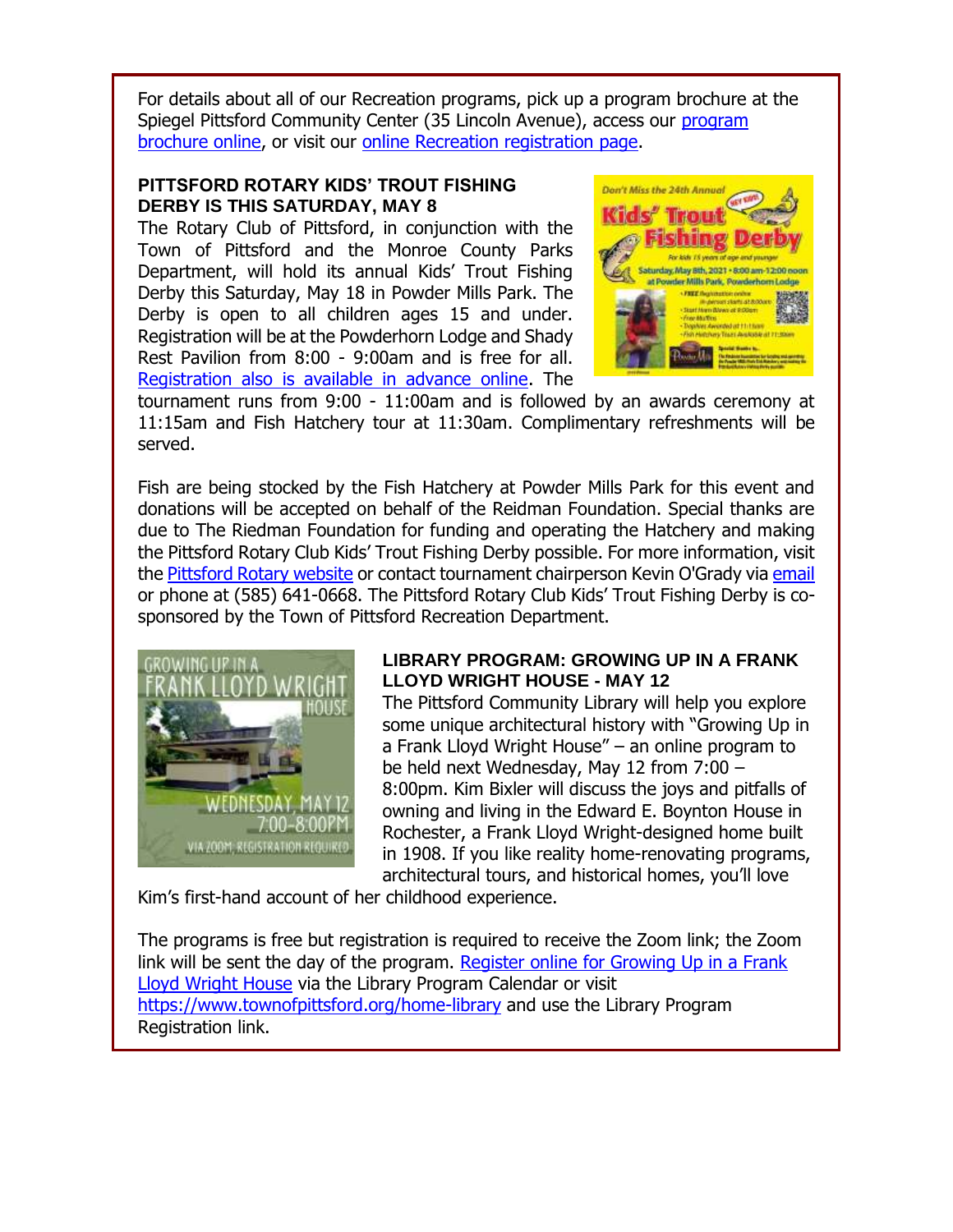#### **DANCES OF INDIA ONLINE LIBRARY PROGRAM MAY 13**

Join the teaching artists of Ajna Dance Company as they introduce you to Indian culture through dance and music. Learn about and try different styles of dance that come from the diverse country that is India. After you watch and learn, be ready to get up and dance! The program is offered online on Thursday, May 13 from  $6:30 - 7:30$ pm and is suitable for all ages.



The programs is free but registration is required to receive the Zoom link; the Zoom link will be sent the day of the program. [Register online for Dances of India](http://r20.rs6.net/tn.jsp?f=001NYI16H4snqhSzTAp5nrnPiHRTCTrTwaiMoQF4j0Bp5k0JETJFHYQRG6ex-wzq6XsJ4ow0WSF2-kQ-H9h5s1c-cb8_faqMl6DwWNyNudoJaekhjNe0oL9Y6bihc3pZYMWj8blaNFcOYRpC3bM1MREM1MkL_z3z_RhTITB8i8VDryRGq7cTV8_lg==&c=ykit7nPXPIJyr3tK9sNR2fIebVmLCzJda29hAUs83d7SOl7OzWwXfQ==&ch=6I7oEkQO8kfUmttsr_CP-pqPsRKEqycufyOaF31MyBgKFWJD_3ZUSQ==&jrc=1) via the Library Program Calendar or visit [https://www.townofpittsford.org/home-library](http://https/www.townofpittsford.org/home-library) and use the Library Program Registration link.

The Pittsford Community Library is located at 24 State Street. To learn more about upcoming Library programs, visit the [Library's online program calendar](http://r20.rs6.net/tn.jsp?f=001NYI16H4snqhSzTAp5nrnPiHRTCTrTwaiMoQF4j0Bp5k0JETJFHYQRCK7dSZnF6qFlkjDog1OAbKtYkqk81_GbLWM552vsiwRBa7zzcrJPlg_lON0l3FAfuWdj8L6SUaioPxHSoP3vpUfCJkhd_kIhFTAePNhLeZRUOrOUSu18KZLwHFM83CuFfXHdXxVrbNYPJ8ksyAxvjTbX1Sqm5TIBc6Ac9mC2JbGQXlRY8Hs74BneFJ0qIay9u8Bif4DRJ-K2ucJ8Ig62D4=&c=ykit7nPXPIJyr3tK9sNR2fIebVmLCzJda29hAUs83d7SOl7OzWwXfQ==&ch=6I7oEkQO8kfUmttsr_CP-pqPsRKEqycufyOaF31MyBgKFWJD_3ZUSQ==&jrc=1). For complete Library information, including hours of operation, visit [https://www.townofpittsford.org/home-library.](http://r20.rs6.net/tn.jsp?f=001NYI16H4snqhSzTAp5nrnPiHRTCTrTwaiMoQF4j0Bp5k0JETJFHYQRF7opy0D0fSwJ2Zp8LymiCRC9hnBIklUZFDuaBafnekYXj1aZbU1DfoBPZsC_FzCncjNFtYpoSe2yw32Pxz5-BQ_EECea12KG2sB0coSPpPsDQ-ADkV5stA=&c=ykit7nPXPIJyr3tK9sNR2fIebVmLCzJda29hAUs83d7SOl7OzWwXfQ==&ch=6I7oEkQO8kfUmttsr_CP-pqPsRKEqycufyOaF31MyBgKFWJD_3ZUSQ==&jrc=1)

#### **CELEBRATING ASIAN PACIFIC HERITAGE MONTH**

May is Asian Pacific Heritage month – celebrating those with Asian/Pacific Islander ancestry. The Pittsford Community Library has a special display up this month with outstanding books by Asian and Pacific Islander authors. To learn more about Asian and Pacific Island history, peoples and culture – and for a



schedule of events and programs related to Asian Pacific Heritage Heritage Month, visit [www.asianpacificheritage.gov.](http://r20.rs6.net/tn.jsp?f=001NYI16H4snqhSzTAp5nrnPiHRTCTrTwaiMoQF4j0Bp5k0JETJFHYQRG6ex-wzq6XsK9V9HUqHwlLrm5hY1M5f5CigQ20plu_zwsqCLrqSuMbM5EbtOCQPlwPzda6ZoRY15Hsgl4RsrIZZTAdPqFX7LdEu_qOTkikm&c=ykit7nPXPIJyr3tK9sNR2fIebVmLCzJda29hAUs83d7SOl7OzWwXfQ==&ch=6I7oEkQO8kfUmttsr_CP-pqPsRKEqycufyOaF31MyBgKFWJD_3ZUSQ==&jrc=1)



#### **REMEMBRANCE POPPIES TO HONOR THE FALLEN – VIRTUAL POPPY DRIVE**

Memorial Day falls this year on May 31; it is a time to remember the servicemen and women who lost their lives during war-time service. This year, continued COVID-19 health safety and social distancing protocols will limit the Pittsford American Legion Rayson-Miller Post 899 in-person Remembrance Poppy sales and donation canisters. To ensure their continued support of veterans in need, the members of Rayson-Miller Post #899 are conducting a **virtual Remembrance Poppy Drive** via their Facebook page and website. Funds raised from the annual poppy sale go to benefit veterans who are disabled,

homeless or in severe financial crisis due to circumstances beyond their control -100% of the funds raised are used for these services; no funds are kept by the Rayson-Miller post.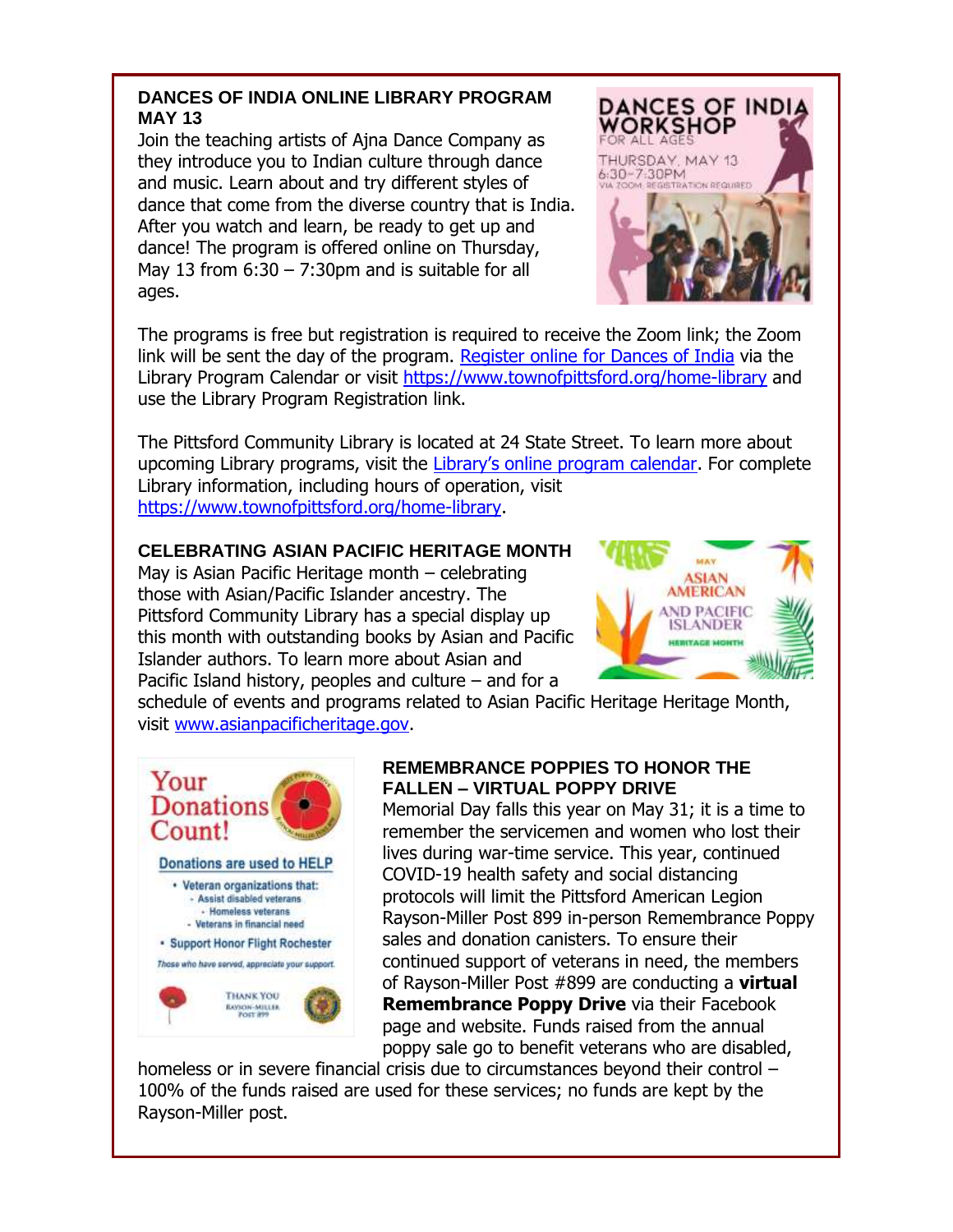Should you wish to make a donation in honor of our military members who made the ultimate sacrifice, you can donate via PayPal (no account needed, credit and debit cards accepted) by using the Poppy Donation graphic on the [www.RaysonMillerPost899.org](http://r20.rs6.net/tn.jsp?f=001NYI16H4snqhSzTAp5nrnPiHRTCTrTwaiMoQF4j0Bp5k0JETJFHYQRA2M2qGOptJ_aAregoRAfIZqWLxcnSCFyGYC1bN4gpx6hhm_djI2EGvpusFTCiZQh01QDLLd_5arHYf5WO5v7Ip2NeUubkDTZPFQ7iiX_Of9&c=ykit7nPXPIJyr3tK9sNR2fIebVmLCzJda29hAUs83d7SOl7OzWwXfQ==&ch=6I7oEkQO8kfUmttsr_CP-pqPsRKEqycufyOaF31MyBgKFWJD_3ZUSQ==&jrc=1) website or the Donate tab on the [Rayson-Miller Post](http://r20.rs6.net/tn.jsp?f=001NYI16H4snqhSzTAp5nrnPiHRTCTrTwaiMoQF4j0Bp5k0JETJFHYQRHcqJ2ZMsV0BYRfILnpYjBLeoErXMWQRvjVdeFHTcrkwJkN_Sa_EbXlx_DNmoPuYc3ApSmgkwgVkVt1I8bWORZ3ykeaW_PBsHCERCTl7rhqlF_5LeomicOVif4aTqeTqMw==&c=ykit7nPXPIJyr3tK9sNR2fIebVmLCzJda29hAUs83d7SOl7OzWwXfQ==&ch=6I7oEkQO8kfUmttsr_CP-pqPsRKEqycufyOaF31MyBgKFWJD_3ZUSQ==&jrc=1)  [899 Facebook page](http://r20.rs6.net/tn.jsp?f=001NYI16H4snqhSzTAp5nrnPiHRTCTrTwaiMoQF4j0Bp5k0JETJFHYQRHcqJ2ZMsV0BYRfILnpYjBLeoErXMWQRvjVdeFHTcrkwJkN_Sa_EbXlx_DNmoPuYc3ApSmgkwgVkVt1I8bWORZ3ykeaW_PBsHCERCTl7rhqlF_5LeomicOVif4aTqeTqMw==&c=ykit7nPXPIJyr3tK9sNR2fIebVmLCzJda29hAUs83d7SOl7OzWwXfQ==&ch=6I7oEkQO8kfUmttsr_CP-pqPsRKEqycufyOaF31MyBgKFWJD_3ZUSQ==&jrc=1). Donors will receive a link to a digital "I donated" poppy for online use. If you are able to, please consider supporting this unique way to honor the memory of our fallen armed service members while helping veterans in need.

#### **IN A CRISIS CALL 211 LIFE LINE FOR EMERGENCY SERVICES**

Crisis is different for everyone but 211 Life Line is there to help with a variety of emergency services. Call 211 or text 898-211 for phone support, mobile crisis help, community-based crisis programs, drug and alcohol recovery programs and more. [Find a list of](http://r20.rs6.net/tn.jsp?f=001NYI16H4snqhSzTAp5nrnPiHRTCTrTwaiMoQF4j0Bp5k0JETJFHYQRG6ex-wzq6Xs0DzZ6pNBdO35GEUidPXwbF_VduhnShm4Ox3yUezqpMp_rYE1AF4nsPdHRbslJfPVZPFC8y-NpNU_-e8No_YYU3Y6-7neewfaGeaUrbXJaWvx9pD4L_s_9QIOxuGNOs9vjVYv-lbpeh-zOTjuBnvFjA==&c=ykit7nPXPIJyr3tK9sNR2fIebVmLCzJda29hAUs83d7SOl7OzWwXfQ==&ch=6I7oEkQO8kfUmttsr_CP-pqPsRKEqycufyOaF31MyBgKFWJD_3ZUSQ==&jrc=1) 



**Get Connected. Get Answers.** 

[services here](http://r20.rs6.net/tn.jsp?f=001NYI16H4snqhSzTAp5nrnPiHRTCTrTwaiMoQF4j0Bp5k0JETJFHYQRG6ex-wzq6Xs0DzZ6pNBdO35GEUidPXwbF_VduhnShm4Ox3yUezqpMp_rYE1AF4nsPdHRbslJfPVZPFC8y-NpNU_-e8No_YYU3Y6-7neewfaGeaUrbXJaWvx9pD4L_s_9QIOxuGNOs9vjVYv-lbpeh-zOTjuBnvFjA==&c=ykit7nPXPIJyr3tK9sNR2fIebVmLCzJda29hAUs83d7SOl7OzWwXfQ==&ch=6I7oEkQO8kfUmttsr_CP-pqPsRKEqycufyOaF31MyBgKFWJD_3ZUSQ==&jrc=1) or visit [www.211lifeline.org](http://r20.rs6.net/tn.jsp?f=001NYI16H4snqhSzTAp5nrnPiHRTCTrTwaiMoQF4j0Bp5k0JETJFHYQRG6ex-wzq6XsxhGpTRCYvysgBDD7RRRpuBsiGrGR31RstKWhbJCt3Ari06mZXAeO96I1NDa1tF9dU1o4R5r4QEHiuve59YizNQ==&c=ykit7nPXPIJyr3tK9sNR2fIebVmLCzJda29hAUs83d7SOl7OzWwXfQ==&ch=6I7oEkQO8kfUmttsr_CP-pqPsRKEqycufyOaF31MyBgKFWJD_3ZUSQ==&jrc=1) for complete information.

#### **REMINDERS**

#### **PITTSFORD'S RABIES FREE DRIVE-THROUGH CLINIC IS THURSDAY, MAY 13 AT THE TOWN HIGHWAY GARAGE**

This year the Town of Pittsford's annual Rabies Free Clinic will be a drive-through event held on Thursday, May 13 from 4:30 - 7:30pm at the Town Highway Garage, 60 Golf Avenue. Update your pet's rabies vaccine for free - dogs, cats and ferrets are welcome! Although cats do not need to be licensed, NYS law does require they be rabies vaccinated. **For safety, all dogs must be on a short leash; cats and ferrets must be in a secure carrier.**

Three-year and one-year vaccines are available. A three-year vaccine will be available to those who present a prior rabies certificate; all others may receive a one-year vaccine. Advance registration is not required; please call Animal Control at 248-6240 with any questions. Many thanks to Dr. Larry Silberg from Doorbell Vet, who will be conducting our clinic this year. Our thanks also to the Monroe County Health Department for providing the free vaccines.

#### **MEET THE SCHOOL BOARD CANDIDATES NIGHT – VIA ZOOM TOMORROW**

The Pittsford Central PTSA will present an online forum on Thursday, May 6 at 7:30pm during which candidates running for the Pittsford Central School District Board of Education will answer questions via a moderator on Zoom. Six candidates are running for three open seats: Ruby Belton, Jen Canning, Jeff Casey, Sarah Pelusio, Rene Sanchez–Kazacos and Nicole Sidhu. Parents and community members will be able to view the forum online (livestream).

The forum will be recorded and posted to the Pittsford Central School District's YouTube page after the event. The livestreaming link for the event will be posted on the PTSA website [www.pittsfordptsa.net.](http://r20.rs6.net/tn.jsp?f=001NYI16H4snqhSzTAp5nrnPiHRTCTrTwaiMoQF4j0Bp5k0JETJFHYQRHIx2CU3La91QdZrPQ5r7Qe59CUhZMuMm_vTVIqGoAw6hKUXhDrrIxBophGPDUer3BYnGW5G6gAleJtmdGoO-50BFb4JPJ8k4A==&c=ykit7nPXPIJyr3tK9sNR2fIebVmLCzJda29hAUs83d7SOl7OzWwXfQ==&ch=6I7oEkQO8kfUmttsr_CP-pqPsRKEqycufyOaF31MyBgKFWJD_3ZUSQ==&jrc=1)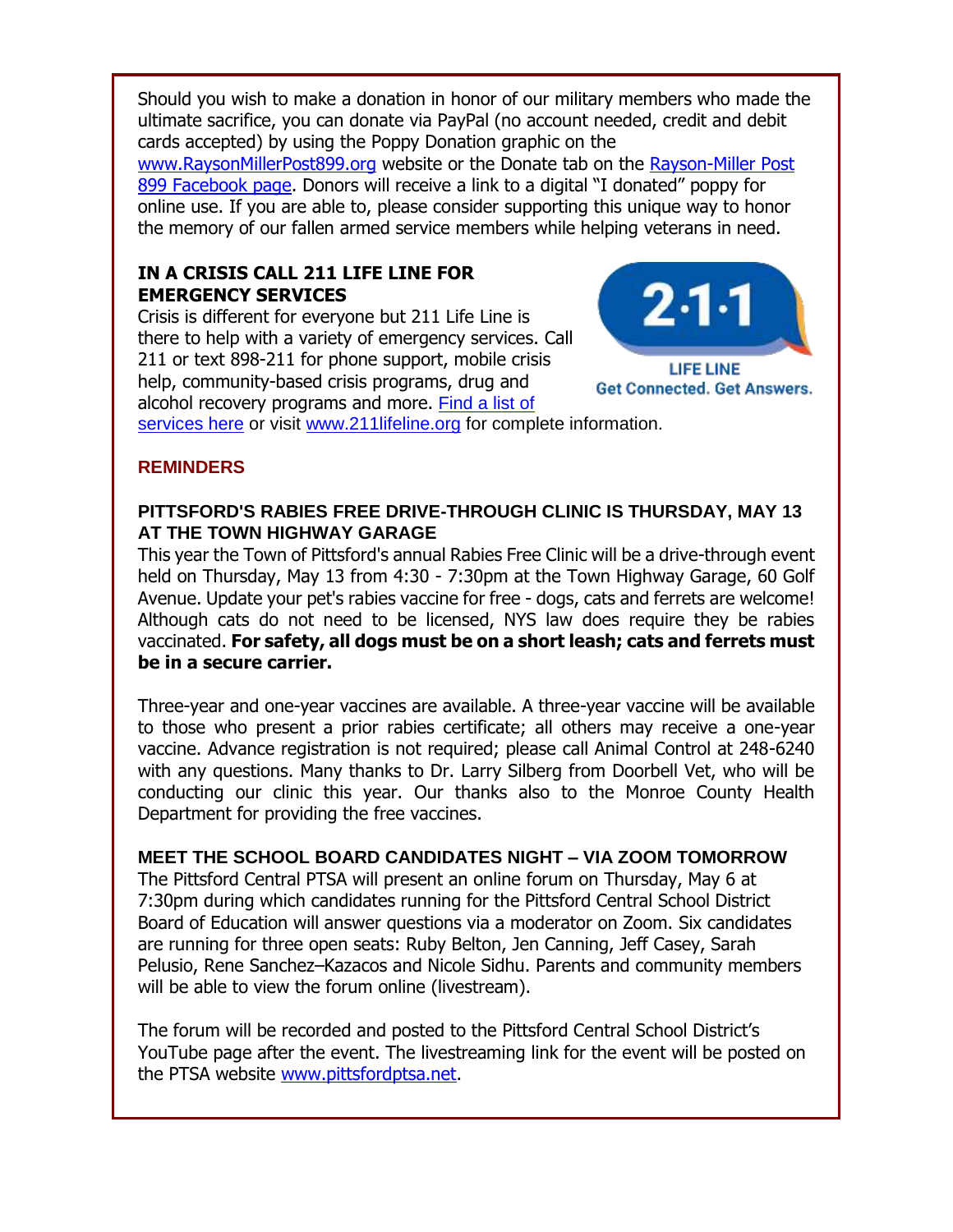Questions about the online forum may be directed to Nita Singh, Pittsford Central PTSA VP of Education Council, at [nnsingh.1221@gmail.com](mailto:nnsingh.1221@gmail.com) or Joan Sperandio, Pittsford Central PTSA Secretary, at [secretary@pittsfordptsa.net.](mailto:secretary@pittsfordptsa.net)

#### **ASL INTERPRETER ALWAYS AVAILABLE AT TOWN BOARD MEETINGS**

The Town of Pittsford has an American Sign Language interpreter available at every Pittsford Town Board meeting, to interpret for those who need this service. Those who can't attend a Town Board meeting in person but are planning to watch the meeting's live stream can confirm their need for the interpreter by emailing [comments@townofpittsford.org.](mailto:comments@townofpittsford.org?subject=ASL%20interperter%20request%20for%20Town%20Board%20meeting) Requests can be made in advance or can be emailed through the first ten minutes of the meeting. An on-demand Town Board meeting video with closed captioning will be available within 48 hours of the meeting; visit [www.townofpittsford.org/home-channel12](http://r20.rs6.net/tn.jsp?f=001NYI16H4snqhSzTAp5nrnPiHRTCTrTwaiMoQF4j0Bp5k0JETJFHYQRBYvGFIxWzOTh-dP1KlcufQWemJ54Y7uHjgEROtcwArDbEnNlc6eLhxtOAySShSNXY_GEKhVnfH3Nshb-YiY7z0T8Fch-3eh40lJVnip60CRB2lL55XJyAs=&c=ykit7nPXPIJyr3tK9sNR2fIebVmLCzJda29hAUs83d7SOl7OzWwXfQ==&ch=6I7oEkQO8kfUmttsr_CP-pqPsRKEqycufyOaF31MyBgKFWJD_3ZUSQ==&jrc=1) and use the On-Demand links to view previously recorded meetings.

#### **UPCOMING COMMUNITY ACTIVITIES IN PITTSFORD**

- [Pittsford Rotary Kids' Trout Fishing Derby,](http://r20.rs6.net/tn.jsp?f=001NYI16H4snqhSzTAp5nrnPiHRTCTrTwaiMoQF4j0Bp5k0JETJFHYQRCDGMd09S1MX1Vf3RIMy3WILMx8Apd4ZOzdFtXeYNqA3U2W2f_TWmHaLCERQJCzMfbYcXCMfY1yJLr3iX_Gh_v12lEdyoeZt1qEwJTf5p_n_&c=ykit7nPXPIJyr3tK9sNR2fIebVmLCzJda29hAUs83d7SOl7OzWwXfQ==&ch=6I7oEkQO8kfUmttsr_CP-pqPsRKEqycufyOaF31MyBgKFWJD_3ZUSQ==&jrc=1) Saturday, 5/8, 8:00am 12noon, Powder Mills Park, registration begins 8:00am at Powderhorn Lodge, tournament runs 9:00-11:00am, followed by Awards Ceremony at 11:15am and Fish Hatchery tour at 11:30am, more info [HERE](http://r20.rs6.net/tn.jsp?f=001NYI16H4snqhSzTAp5nrnPiHRTCTrTwaiMoQF4j0Bp5k0JETJFHYQRCDGMd09S1MX1Vf3RIMy3WILMx8Apd4ZOzdFtXeYNqA3U2W2f_TWmHaLCERQJCzMfbYcXCMfY1yJLr3iX_Gh_v12lEdyoeZt1qEwJTf5p_n_&c=ykit7nPXPIJyr3tK9sNR2fIebVmLCzJda29hAUs83d7SOl7OzWwXfQ==&ch=6I7oEkQO8kfUmttsr_CP-pqPsRKEqycufyOaF31MyBgKFWJD_3ZUSQ==&jrc=1) or [email Kevin O'Grady.](mailto:kevin@ogradyassociates.com?subject=Pittsford%20Rotary%20Kids)
- **Supervisor Saturday with Bill Smith** join the conversation with Town Supervisor Bill Smith at this casual open house, topics of discussion based upon attendee interest; Saturday, 5/8, 9:00 - 10:00am, Fisher Meeting Room (first floor), Pittsford Community Library, 24 State Street. Please note participants will be expected to wear a face covering and follow appropriate health and physical distancing guidelines.
- [Pittsford Rabies Free Drive-Through Clinic,](http://r20.rs6.net/tn.jsp?f=001NYI16H4snqhSzTAp5nrnPiHRTCTrTwaiMoQF4j0Bp5k0JETJFHYQRHIx2CU3La91X6Yh2ruZELsjnZFR20KjlOAdNXZxVI7sNTBSrovOoDR7jjmX_lsIO4UjYCBH7Dttz1cq5GjjtBQEBPOaKHtPVfplrT798hmARl7Tm4hhimtd7cHMwUPdu0zhd3pP3A9eq8iEwh_Iemt4I6e9G3V7XYgPxtaKDila&c=ykit7nPXPIJyr3tK9sNR2fIebVmLCzJda29hAUs83d7SOl7OzWwXfQ==&ch=6I7oEkQO8kfUmttsr_CP-pqPsRKEqycufyOaF31MyBgKFWJD_3ZUSQ==&jrc=1) Thursday, 5/13, 4:30-7:30pm, Pittsford Town Highway Garage, 60 Golf Avenue; update your pet's rabies vaccine for free – dogs, cats, and ferrets are welcome, dogs must be on a short leash, cats and ferrets must be in a secure carrier; no appointment needed, call Pittsford Animal Control at 248-6240 with any questions.
- [Friends of Pittsford Library mini book sale,](http://r20.rs6.net/tn.jsp?f=001NYI16H4snqhSzTAp5nrnPiHRTCTrTwaiMoQF4j0Bp5k0JETJFHYQRCWzmvWCPXRgXt2hpwBsKCWVP0fJgdqDt0HowpTSuQlEoJKwjCG6jqqVKDlA6BqyZaROlRCIN6uuKuFvozAyFoDLfWSS5PmkGVoUkT160t5L&c=ykit7nPXPIJyr3tK9sNR2fIebVmLCzJda29hAUs83d7SOl7OzWwXfQ==&ch=6I7oEkQO8kfUmttsr_CP-pqPsRKEqycufyOaF31MyBgKFWJD_3ZUSQ==&jrc=1) Friday and Saturday, May 14 & 15, 10:00am – 5:00pm, Fisher Meeting Room, Pittsford Community Library, 24 State Street, sale is open to all; please note to ensure enough time and space to safely browse, physical distancing and mask wearing required, the number of shoppers in the room at a time will be limited, shopping time will be limited to 20 minutes per guest, bags not available – please bring your own.
- [Household Hazardous Waste/e-Recycling/Document Shredding event,](http://r20.rs6.net/tn.jsp?f=001NYI16H4snqhSzTAp5nrnPiHRTCTrTwaiMoQF4j0Bp5k0JETJFHYQRIzvWg4BPu41xH2AM5EgyHH2YQGLe0zqNUY7tOhU6D9fRmCg8Y7SSuG5WcAKNBqwEWphTOwuNjrzHvq7Tks6gK14K_1ZB2CpvT2nfKGesA8iaT7jzhz0vBz-l_eCrOPhaLEUNW80q1iq4st2A4RwOF8GSBLcsz1bKWmDqwi9dHL4&c=ykit7nPXPIJyr3tK9sNR2fIebVmLCzJda29hAUs83d7SOl7OzWwXfQ==&ch=6I7oEkQO8kfUmttsr_CP-pqPsRKEqycufyOaF31MyBgKFWJD_3ZUSQ==&jrc=1) Saturday, 5/15, 7:45am-12:00pm, Perinton Highway Garage, 100 Cobb's Lane. Additional appointments for hazardous waste disposal are no longer available, but electronics recycling and/or document shredding still available, no appointment needed; for HHW appointment at another site go online to [www.monroecounty.gov/ecopark.](http://r20.rs6.net/tn.jsp?f=001NYI16H4snqhSzTAp5nrnPiHRTCTrTwaiMoQF4j0Bp5k0JETJFHYQRMZbBTLZs-_DzyYHzqHt7DJKs5Au0hRBB47pz1TOFW1bO6Uk_-sIXeDIYl5h4Vh5wdueMYhc-npQUANae6am7mwu60L1SKIZxbn1fzvAkg6l&c=ykit7nPXPIJyr3tK9sNR2fIebVmLCzJda29hAUs83d7SOl7OzWwXfQ==&ch=6I7oEkQO8kfUmttsr_CP-pqPsRKEqycufyOaF31MyBgKFWJD_3ZUSQ==&jrc=1) More information, including the list of hazardous materials and electronics accepted for collection, can be found [HERE.](http://r20.rs6.net/tn.jsp?f=001NYI16H4snqhSzTAp5nrnPiHRTCTrTwaiMoQF4j0Bp5k0JETJFHYQRIzvWg4BPu41xH2AM5EgyHH2YQGLe0zqNUY7tOhU6D9fRmCg8Y7SSuG5WcAKNBqwEWphTOwuNjrzHvq7Tks6gK14K_1ZB2CpvT2nfKGesA8iaT7jzhz0vBz-l_eCrOPhaLEUNW80q1iq4st2A4RwOF8GSBLcsz1bKWmDqwi9dHL4&c=ykit7nPXPIJyr3tK9sNR2fIebVmLCzJda29hAUs83d7SOl7OzWwXfQ==&ch=6I7oEkQO8kfUmttsr_CP-pqPsRKEqycufyOaF31MyBgKFWJD_3ZUSQ==&jrc=1)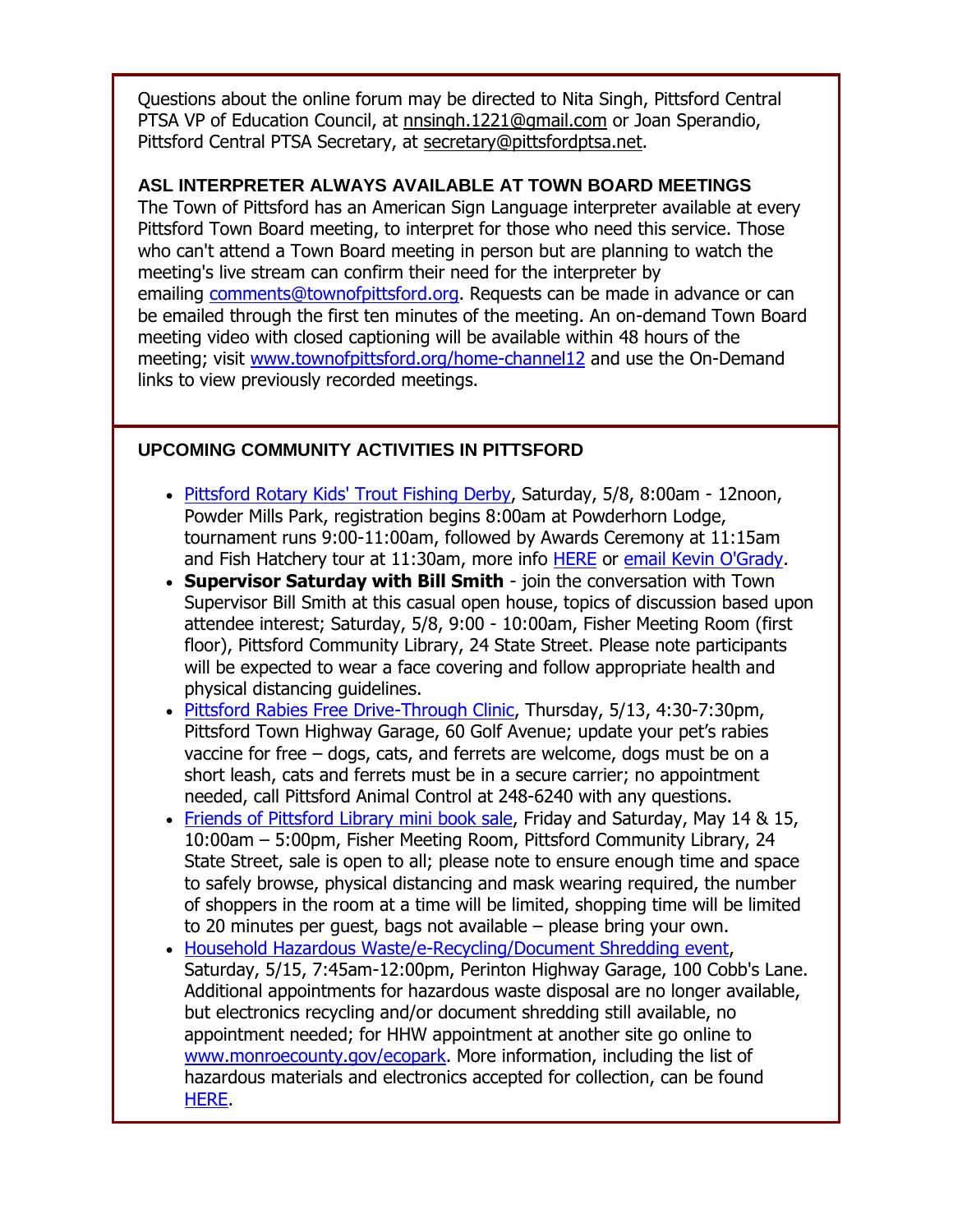- [Red Cross Blood Drive at Pittsford Community Library,](http://r20.rs6.net/tn.jsp?f=001NYI16H4snqhSzTAp5nrnPiHRTCTrTwaiMoQF4j0Bp5k0JETJFHYQRFRzbyVjInooaeyM2owhQZkJ3CjkrG_v3quTRTHeXKmLKxcQSEs81xWCT0-y_w5KW-U1Qnk7lVcWa1mDxq8skBdPrhODKvWVsI_caj--sHhtD0R7KFj7jERh8jLdv8EivoDDTOxqJGwsSmYBE9b_f3e_rTWuTq1ZntFT8_7Hhmqql1GdKZotrus=&c=ykit7nPXPIJyr3tK9sNR2fIebVmLCzJda29hAUs83d7SOl7OzWwXfQ==&ch=6I7oEkQO8kfUmttsr_CP-pqPsRKEqycufyOaF31MyBgKFWJD_3ZUSQ==&jrc=1) Tuesday, 5/18, 9:00am – 2:00pm, Pittsford Community Library Fisher Meeting Room, 24 State Street; [schedule an appointment in advance using this online registration link](http://r20.rs6.net/tn.jsp?f=001NYI16H4snqhSzTAp5nrnPiHRTCTrTwaiMoQF4j0Bp5k0JETJFHYQRFRzbyVjInooaeyM2owhQZkJ3CjkrG_v3quTRTHeXKmLKxcQSEs81xWCT0-y_w5KW-U1Qnk7lVcWa1mDxq8skBdPrhODKvWVsI_caj--sHhtD0R7KFj7jERh8jLdv8EivoDDTOxqJGwsSmYBE9b_f3e_rTWuTq1ZntFT8_7Hhmqql1GdKZotrus=&c=ykit7nPXPIJyr3tK9sNR2fIebVmLCzJda29hAUs83d7SOl7OzWwXfQ==&ch=6I7oEkQO8kfUmttsr_CP-pqPsRKEqycufyOaF31MyBgKFWJD_3ZUSQ==&jrc=1) or call 1- 800-RED CROSS (1-800-733-2767); the Red Cross will be following all COVID-19 guidelines during the blood drive, for more information visit [www.redcrossblood.org.](http://www.redcrossblood.org/)
- [Town of Pittsford Zoning Code Update](http://r20.rs6.net/tn.jsp?f=001NYI16H4snqhSzTAp5nrnPiHRTCTrTwaiMoQF4j0Bp5k0JETJFHYQRCJl5GJumcHCBVbJ8isqZvsva0RV4gR7TPaErPr84oxn5EEEalFI6l_zlMcu1FRDe40_WqsJRIfuZZKyc9pnM28Ir0WW_kgsKv87eoVdENUn29LgBUTp6yI=&c=ykit7nPXPIJyr3tK9sNR2fIebVmLCzJda29hAUs83d7SOl7OzWwXfQ==&ch=6I7oEkQO8kfUmttsr_CP-pqPsRKEqycufyOaF31MyBgKFWJD_3ZUSQ==&jrc=1) **comments made by Town of Pittsford stakeholders via interactive online mapping tool accepted through May 24**; access the mapping tool, the Comprehensive Plan, the Active Transportation Plan, the project timeline, a link to the Town's current Zoning Code, and other informational materials, on the **Zoning Code Update website** at [www.townofpittsford.org/zoningupdate.](http://r20.rs6.net/tn.jsp?f=001NYI16H4snqhSzTAp5nrnPiHRTCTrTwaiMoQF4j0Bp5k0JETJFHYQRCJl5GJumcHCBVbJ8isqZvsva0RV4gR7TPaErPr84oxn5EEEalFI6l_zlMcu1FRDe40_WqsJRIfuZZKyc9pnM28Ir0WW_kgsKv87eoVdENUn29LgBUTp6yI=&c=ykit7nPXPIJyr3tK9sNR2fIebVmLCzJda29hAUs83d7SOl7OzWwXfQ==&ch=6I7oEkQO8kfUmttsr_CP-pqPsRKEqycufyOaF31MyBgKFWJD_3ZUSQ==&jrc=1) Comments can also be made to [zoningupdate@townofpittsford.org](mailto:zoningupdate@townofpittsford.org) or mailed to Doug DeRue, Town of Pittsford, 11 South Main Street, Pittsford, NY 14534; please indicate whether you are a Town or Village resident.
- [American Legion Rayson-Miller Post 899 Virtual Poppy Drive](http://r20.rs6.net/tn.jsp?f=001NYI16H4snqhSzTAp5nrnPiHRTCTrTwaiMoQF4j0Bp5k0JETJFHYQRA2M2qGOptJ_aAregoRAfIZqWLxcnSCFyGYC1bN4gpx6hhm_djI2EGvpusFTCiZQh01QDLLd_5arHYf5WO5v7Ip2NeUubkDTZPFQ7iiX_Of9&c=ykit7nPXPIJyr3tK9sNR2fIebVmLCzJda29hAUs83d7SOl7OzWwXfQ==&ch=6I7oEkQO8kfUmttsr_CP-pqPsRKEqycufyOaF31MyBgKFWJD_3ZUSQ==&jrc=1) to honor fallen service members and raise funds to support veterans services, held throughout the month of May; visit [www.raysonmillerpost899.org](http://r20.rs6.net/tn.jsp?f=001NYI16H4snqhSzTAp5nrnPiHRTCTrTwaiMoQF4j0Bp5k0JETJFHYQRA2M2qGOptJ_aAregoRAfIZqWLxcnSCFyGYC1bN4gpx6hhm_djI2EGvpusFTCiZQh01QDLLd_5arHYf5WO5v7Ip2NeUubkDTZPFQ7iiX_Of9&c=ykit7nPXPIJyr3tK9sNR2fIebVmLCzJda29hAUs83d7SOl7OzWwXfQ==&ch=6I7oEkQO8kfUmttsr_CP-pqPsRKEqycufyOaF31MyBgKFWJD_3ZUSQ==&jrc=1) and click on the Poppy Donation graphic or use the Donate tab on the [Rayson-Miller Post 899](http://r20.rs6.net/tn.jsp?f=001NYI16H4snqhSzTAp5nrnPiHRTCTrTwaiMoQF4j0Bp5k0JETJFHYQRHcqJ2ZMsV0BYRfILnpYjBLeoErXMWQRvjVdeFHTcrkwJkN_Sa_EbXlx_DNmoPuYc3ApSmgkwgVkVt1I8bWORZ3ykeaW_PBsHCERCTl7rhqlF_5LeomicOVif4aTqeTqMw==&c=ykit7nPXPIJyr3tK9sNR2fIebVmLCzJda29hAUs83d7SOl7OzWwXfQ==&ch=6I7oEkQO8kfUmttsr_CP-pqPsRKEqycufyOaF31MyBgKFWJD_3ZUSQ==&jrc=1)  [Facebook page.](http://r20.rs6.net/tn.jsp?f=001NYI16H4snqhSzTAp5nrnPiHRTCTrTwaiMoQF4j0Bp5k0JETJFHYQRHcqJ2ZMsV0BYRfILnpYjBLeoErXMWQRvjVdeFHTcrkwJkN_Sa_EbXlx_DNmoPuYc3ApSmgkwgVkVt1I8bWORZ3ykeaW_PBsHCERCTl7rhqlF_5LeomicOVif4aTqeTqMw==&c=ykit7nPXPIJyr3tK9sNR2fIebVmLCzJda29hAUs83d7SOl7OzWwXfQ==&ch=6I7oEkQO8kfUmttsr_CP-pqPsRKEqycufyOaF31MyBgKFWJD_3ZUSQ==&jrc=1)

#### **TOWN OF PITTSFORD BOARD MEETINGS**

 **Planning Board**, Monday, 5/10, 7:00pm, ONLINE ACCESS via Zoom video conferencing; information for accessing and viewing the meeting can be found on page 2 of the meeting agenda; the meeting agenda is posted at least two days prior to the meeting on the Town website here: [www.townofpittsford.org/home-minutes](http://r20.rs6.net/tn.jsp?f=001NYI16H4snqhSzTAp5nrnPiHRTCTrTwaiMoQF4j0Bp5k0JETJFHYQRCDGMd09S1MX_0KB-KCEWJ86PyBMWyxVGP6q0lu8kF627wXbbZRYg5fPK4YuTrCwG0MVIUC00AuuiP07thdDqe5alExuuEZ8u5ZG6ARbq40MqoFnfKmS_IU=&c=ykit7nPXPIJyr3tK9sNR2fIebVmLCzJda29hAUs83d7SOl7OzWwXfQ==&ch=6I7oEkQO8kfUmttsr_CP-pqPsRKEqycufyOaF31MyBgKFWJD_3ZUSQ==&jrc=1)

#### **COMMUNITY MEETINGS CALENDAR**

- [Board of Education](http://r20.rs6.net/tn.jsp?f=001NYI16H4snqhSzTAp5nrnPiHRTCTrTwaiMoQF4j0Bp5k0JETJFHYQRG6ex-wzq6XsjENUlFCXxLHocGvaqEjwmJ9H0AFBoyXgEh87weGjAkhG6CHrJKWfwvV5OxOA1AZsz7pTMbIbjDuRJvOwpO9en6ZRyckkVZmfySh0ydD7me90RVH1FXdZvz8uO1TbfrFAoXwytO79PF4AU8wK2glxa7_dWnG8GYsq&c=ykit7nPXPIJyr3tK9sNR2fIebVmLCzJda29hAUs83d7SOl7OzWwXfQ==&ch=6I7oEkQO8kfUmttsr_CP-pqPsRKEqycufyOaF31MyBgKFWJD_3ZUSQ==&jrc=1) Budget Hearing and regular meeting, Monday, 5/10, 7:00pm, Barker Road Middle School McCluski Board Room
- [Village Board of Trustees](http://r20.rs6.net/tn.jsp?f=001NYI16H4snqhSzTAp5nrnPiHRTCTrTwaiMoQF4j0Bp5k0JETJFHYQRG6ex-wzq6XsgXyvmRTQtikT3nnrXgdeqw2HX3lTqNUKcbuHaT7O_3c9VpdPi80Ndas6MhoDnS3V66kD5PtsKzhRkMm6Q2MY9DElrdCjvwLiPT-PZj8bJKqE-UlULEfuTGCMN0bFUVkrFrl4zdO9eOh7GM2MY2q0iJbx2BPH3L5ccW3DvPdhfv4tbNb5zWjpcIJfa3opAYg8Tt6BNb498TVhuakyCuO86J-lO0nou5yg&c=ykit7nPXPIJyr3tK9sNR2fIebVmLCzJda29hAUs83d7SOl7OzWwXfQ==&ch=6I7oEkQO8kfUmttsr_CP-pqPsRKEqycufyOaF31MyBgKFWJD_3ZUSQ==&jrc=1) meeting, Tuesday, 5/11, 6:30pm, virtual meeting through videoconferencing; more information and participation registration details will be listed on the Village website [here](http://r20.rs6.net/tn.jsp?f=001NYI16H4snqhSzTAp5nrnPiHRTCTrTwaiMoQF4j0Bp5k0JETJFHYQRG6ex-wzq6XsgXyvmRTQtikT3nnrXgdeqw2HX3lTqNUKcbuHaT7O_3c9VpdPi80Ndas6MhoDnS3V66kD5PtsKzhRkMm6Q2MY9DElrdCjvwLiPT-PZj8bJKqE-UlULEfuTGCMN0bFUVkrFrl4zdO9eOh7GM2MY2q0iJbx2BPH3L5ccW3DvPdhfv4tbNb5zWjpcIJfa3opAYg8Tt6BNb498TVhuakyCuO86J-lO0nou5yg&c=ykit7nPXPIJyr3tK9sNR2fIebVmLCzJda29hAUs83d7SOl7OzWwXfQ==&ch=6I7oEkQO8kfUmttsr_CP-pqPsRKEqycufyOaF31MyBgKFWJD_3ZUSQ==&jrc=1) as the meeting date approaches
- [American Legion Rayson-Miller Post 899](http://r20.rs6.net/tn.jsp?f=001NYI16H4snqhSzTAp5nrnPiHRTCTrTwaiMoQF4j0Bp5k0JETJFHYQRCWzmvWCPXRgor9JtZ1zxhVkneJItgzZ7LXMJljN0XjYz7lUJOn8O8m8LK2MUBff12n9mBCXx69OAc6nRD2KqVFkkTHyyYtwEHqGw6Vzuvs9&c=ykit7nPXPIJyr3tK9sNR2fIebVmLCzJda29hAUs83d7SOl7OzWwXfQ==&ch=6I7oEkQO8kfUmttsr_CP-pqPsRKEqycufyOaF31MyBgKFWJD_3ZUSQ==&jrc=1) TUESDAY MORNING BREAKFAST MEETINGS CANCELED UNTIL FURTHER NOTICE due to COVID-19 coronavirus social distancing requirements. Eligible veterans welcome to join the Post; for [membership information](http://r20.rs6.net/tn.jsp?f=001NYI16H4snqhSzTAp5nrnPiHRTCTrTwaiMoQF4j0Bp5k0JETJFHYQRCWzmvWCPXRg0jrPSkdleJI-CQilObVHfsnigb8j--OltVKs72lff5Q2YcccPlCDblptE9Bb3Co4hKZ0lUAsYODUQ8mOdKyrbsRBSaYufcnnhslBSzilAf2GgLI3S-5tScpueh2EFGce&c=ykit7nPXPIJyr3tK9sNR2fIebVmLCzJda29hAUs83d7SOl7OzWwXfQ==&ch=6I7oEkQO8kfUmttsr_CP-pqPsRKEqycufyOaF31MyBgKFWJD_3ZUSQ==&jrc=1) visit the [Rayson-Miller Post website](http://r20.rs6.net/tn.jsp?f=001NYI16H4snqhSzTAp5nrnPiHRTCTrTwaiMoQF4j0Bp5k0JETJFHYQRGR2uutAX0qhq3c_knoL1e4xkr2MiCCAcbkxDymJEWdMQfiD-VJ-0G9z99N5yNYsEDkwbVEdRG9CCMnT2FeTlluZ5qFRmCqXH9DiO-pHhpRCRGmbVTlJD5Dncy1r3m5DnTb3_uSHfI7oFOPPDBUW7jyjAxe0zUNRdSO00EHhtQONZIWFFeSgzPbuk5Fnte69Arjq-tDzhU4l&c=ykit7nPXPIJyr3tK9sNR2fIebVmLCzJda29hAUs83d7SOl7OzWwXfQ==&ch=6I7oEkQO8kfUmttsr_CP-pqPsRKEqycufyOaF31MyBgKFWJD_3ZUSQ==&jrc=1)
- [Pittsford Rotary Club,](http://r20.rs6.net/tn.jsp?f=001NYI16H4snqhSzTAp5nrnPiHRTCTrTwaiMoQF4j0Bp5k0JETJFHYQRCDGMd09S1MX1Vf3RIMy3WILMx8Apd4ZOzdFtXeYNqA3U2W2f_TWmHaLCERQJCzMfbYcXCMfY1yJLr3iX_Gh_v12lEdyoeZt1qEwJTf5p_n_&c=ykit7nPXPIJyr3tK9sNR2fIebVmLCzJda29hAUs83d7SOl7OzWwXfQ==&ch=6I7oEkQO8kfUmttsr_CP-pqPsRKEqycufyOaF31MyBgKFWJD_3ZUSQ==&jrc=1) WEEKLY IN-PERSON MEETINGS CANCELED UNTIL FURTHER NOTICE due to COVID-19 coronavirus social distancing requirements; check the Pittsford Rotary Facebook page for virtual meeting information.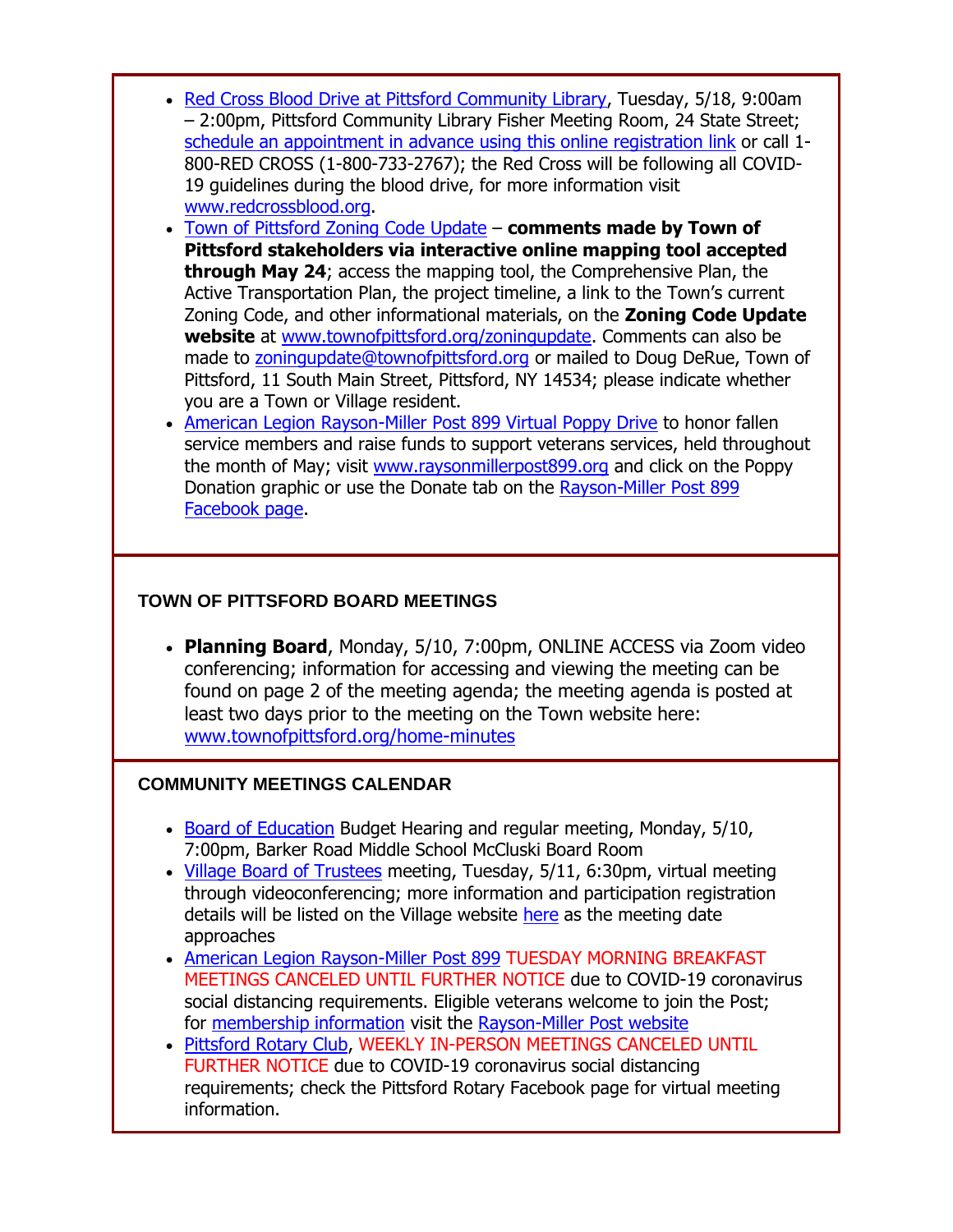• [Pittsford Art Group](http://r20.rs6.net/tn.jsp?f=001NYI16H4snqhSzTAp5nrnPiHRTCTrTwaiMoQF4j0Bp5k0JETJFHYQRD7VVRXB6fKbafTxeDtHhOSEamyAxMBOUP7RFrxj7yp-UenGDze63A5j_xSfqUxYm7xVgr8j0Kg4uX-coJmoX74RZBTq-_snocEJHd1REs4e6gJmKdcOoDU=&c=ykit7nPXPIJyr3tK9sNR2fIebVmLCzJda29hAUs83d7SOl7OzWwXfQ==&ch=6I7oEkQO8kfUmttsr_CP-pqPsRKEqycufyOaF31MyBgKFWJD_3ZUSQ==&jrc=1) is conducting monthly meetings for members via Zoom and typically displays artwork at the Pittsford Town Hall, Village Hall, The Friendly Home, Star Physical Therapy and the First Presbyterian Church of Pittsford. For further information or to become a member, please visit [www.pittsfordartgroup.com](http://r20.rs6.net/tn.jsp?f=001NYI16H4snqhSzTAp5nrnPiHRTCTrTwaiMoQF4j0Bp5k0JETJFHYQRNJev90qniwtts7wvfJKrYaj4GTw9JZxlMCy9zUl632ytBij8KECXCmp6lQwP62pZgmp2FOWCs0MOWHOVfDgTve7No8pC4FWSe4a0OoJwU8g&c=ykit7nPXPIJyr3tK9sNR2fIebVmLCzJda29hAUs83d7SOl7OzWwXfQ==&ch=6I7oEkQO8kfUmttsr_CP-pqPsRKEqycufyOaF31MyBgKFWJD_3ZUSQ==&jrc=1) or contact PAG president [Margie Mitchell](mailto:mhsmitchell@gmail.com?subject=Pittsford%20Art%20Group%20Meetings%20and%20Membership)

# **Town Facility Access**

**Spiegel Pittsford Community Center:** building is open 8:00am - 5:00pm Monday-Thursday, 8:00am - 6:00pm Friday, and 9:00am - 5:00pm Saturday. Senior "Grab N Go" meals will continue every Wednesday and Friday; pickup is at the bus loop behind the Community Center. Registration for low-risk activities and virtual programs begins in advance of each session. See Program Info & Registration link at [www.townofpittsford.org/home-recreation.](http://r20.rs6.net/tn.jsp?f=001NYI16H4snqhSzTAp5nrnPiHRTCTrTwaiMoQF4j0Bp5k0JETJFHYQRPluoOL7BLqH1HAIess01DGQl-AL5DSy5Nd6ofd_uE3CVrZgJlMcVXdpuFMBO4glvxXUlgdMuojr_Oe23L1zv3pJMfs1TswGiXhEycwhCP8JRQEpCZzSx6pK0P7DO0bCeA==&c=ykit7nPXPIJyr3tK9sNR2fIebVmLCzJda29hAUs83d7SOl7OzWwXfQ==&ch=6I7oEkQO8kfUmttsr_CP-pqPsRKEqycufyOaF31MyBgKFWJD_3ZUSQ==&jrc=1) Programs will continue to open as we receive further guidance.

**Pittsford Community Library:** the Library is now open for limited hours and services; enter from the parking lot entrance. The Library also has many online resources, programs and activities for all ages to enjoy. For current Library hours, services, resources, and other updates, visit the Library's update page at [https://www.townofpittsford.org/home-library-covid19-info.](http://https/www.townofpittsford.org/home-library-covid19-info) The Book Drop return area is open; please only deposit returned books; for information on book sale donations visit [www.pittsfordlibraryfriends.com.](http://r20.rs6.net/tn.jsp?f=001NYI16H4snqhSzTAp5nrnPiHRTCTrTwaiMoQF4j0Bp5k0JETJFHYQROtAvOu-q7maYakDpH0Gpg7N9OnVxRPildGs-4-cbqbCArp4G4IHsvKknINdJKJpAHExqkaRMEy_VBea-omCHQhjzIwvhkKsssDOpqr70jduwOOdTux_G4M=&c=ykit7nPXPIJyr3tK9sNR2fIebVmLCzJda29hAUs83d7SOl7OzWwXfQ==&ch=6I7oEkQO8kfUmttsr_CP-pqPsRKEqycufyOaF31MyBgKFWJD_3ZUSQ==&jrc=1) Regular due dates for all materials have resumed; check your receipt or your Library account for exact due dates. Low contact pickup of Library materials is available for Monroe County Library System cardholders.

**Town Hall:** residents are encouraged to handle business online and by mail, phone, email and the "drop slot" to the right of the front door and at the back door of Town Hall. Calls should be made to the department related to the inquiry. Town Hall is open at reduced capacity; appropriate physical distancing and mask use are required.

**Town Clerk:** All services of the Town Clerk are available online, by mail, phone and email. If necessary, an appointment can be arranged. Contact at 248-6210 or Idillon@townofpittsford.org, mail materials to Pittsford Town Clerk's Office, 11 South Main Street, Pittsford NY 14534. Services info at [www.townofpittsford.org/home-clerk.](http://r20.rs6.net/tn.jsp?f=001NYI16H4snqhSzTAp5nrnPiHRTCTrTwaiMoQF4j0Bp5k0JETJFHYQRJrBN0Dks43x1_Bw0EzcfgPReJV3WL5QA4lK1S4bI4x5Qg3DFuGtv8K6jnSnXT-NphAAFYd3yvazmPhyZmGUuujshPh3HhBtRW-qxriGdq1tzsdHlZhERo0=&c=ykit7nPXPIJyr3tK9sNR2fIebVmLCzJda29hAUs83d7SOl7OzWwXfQ==&ch=6I7oEkQO8kfUmttsr_CP-pqPsRKEqycufyOaF31MyBgKFWJD_3ZUSQ==&jrc=1)

**Town Court:** Pittsford Town Court sessions are being scheduled on a limited basis. Town Court staff are available via phone and email Monday - Friday from 9:00am - 5:00pm; call (585) 248-6238 or email at [pthurber@townofpittsford.org.](mailto:pthurber@townofpittsford.org) Visitors must follow appropriate health safety and social distancing requirements for Court appearances and Court Office visits.

**All Town Playgrounds:** residents may use Town playgrounds at their own risk, as it is not possible for the Town to keep equipment appropriately sanitized after every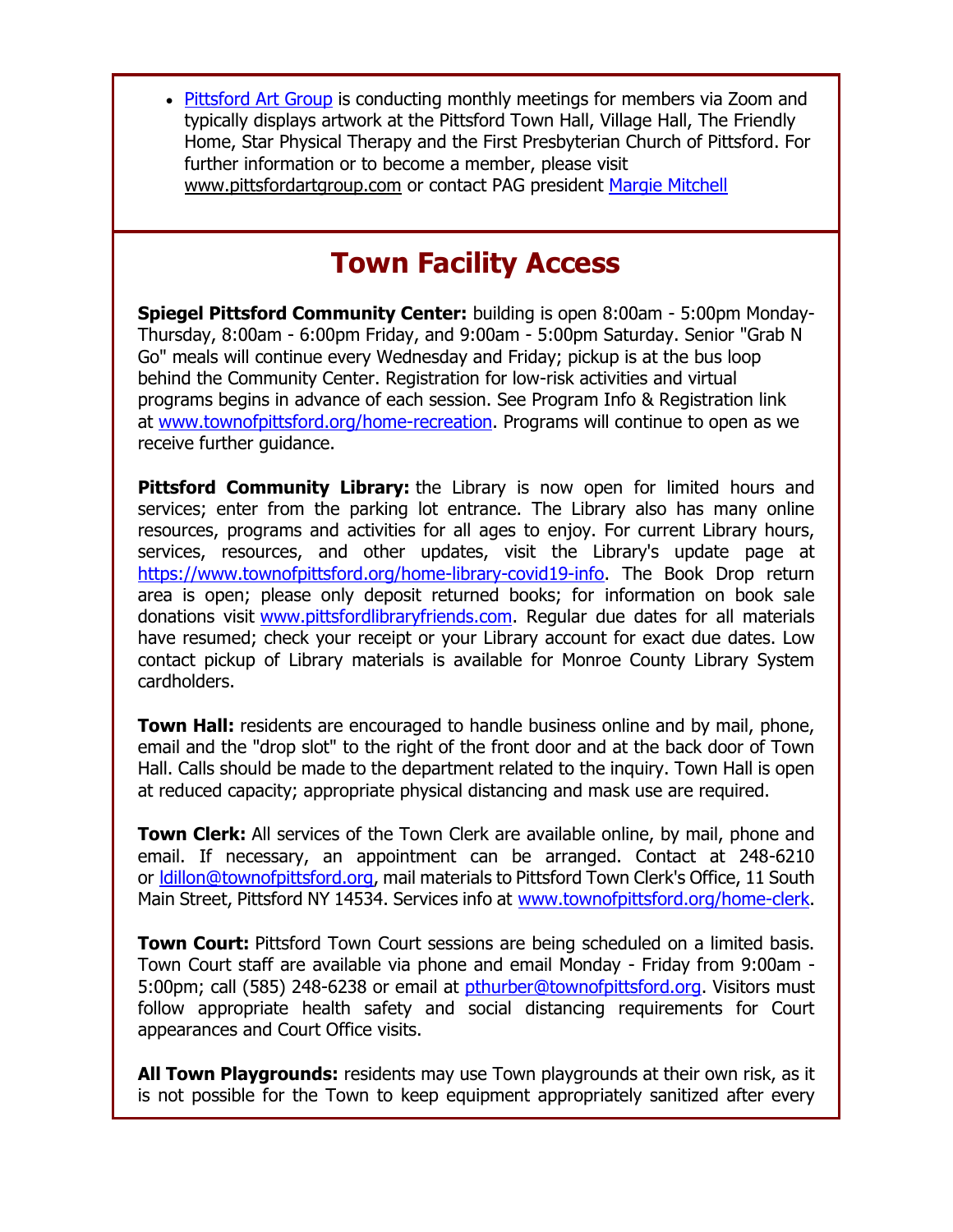use. Those using Town playgrounds are expected to observe COVID-19 social distancing and hygiene protocols.

**All Town Parks:** Farm View Park and Hopkins Park are closed as of November 2020 and will remain closed through the spring of 2021. All other Town parks remain open; all courts are open, all athletic fields are open to groups of 25 individuals or less, and all trails and walkways are accessible. Those using Town parks are expected to observe COVID-19 social distancing and hygiene protocols.

**Thornell Farm Park:** the park is open and per State requirements, all grass and turf sports fields are open to group activities of 25 individuals or less; the tennis courts, trails, walkways and the playground are open to residents. COVID-19 social distancing and hygiene protocols are required.

**King's Bend Park Lodges:** the lodges are open for reservations; per State and Federal governments all COVID-19 safety guidelines must be followed while at the lodges. Lodge capacities will adhere to New York State COVID-19 guidelines. Please note COVID-19 social distancing and hygiene protocols are required.

**The Mile Post School:** the building is closed to the public until further notice, as the site is being used as a Public Works crew operation center.

**Building Department:** As of May 15, 2020 the Governor has begun the phased reopening of New York State. The Town of Pittsford and the surrounding Finger Lakes region have met the criteria set by the Governor to reopen. Construction is included in Phase 1 of the reopening plan. As construction moves forward, all COVID-19 safety guidelines set by the State and Federal governments must be followed while on the job site. To protect the community and limit the spread of COVID-19, the Town of Pittsford has altered accordingly its inspection and permitting procedures. See the Town of Pittsford COVID-19 Building Inspection Procedures for details; additional information can be found here: New York State Construction Guidelines. For more information contact Town of Pittsford Building Inspector Allen Reitz at [areitz@townofpittsford.org](mailto:areitz@townofpittsford.org?subject=COVID-19%20Construciton%20Information) or call the Town Building Department at 585-248-6265.

**Town Public Works** - Highway, Sewer and Parks Departments: All operations continue. Crews in these departments are following hygiene and social distancing protocols in light of the COVID-19 threat.

#### **Monroe County Services at Town facilities:**

The County has suspended until further notice Passport Services at Town Hall and Mobile DMV service at Pittsford Town Court. Find updated information for Monroe County DMV here [https://www2.monroecounty.gov/clerk-COVID-19.](http://r20.rs6.net/tn.jsp?f=001NYI16H4snqhSzTAp5nrnPiHRTCTrTwaiMoQF4j0Bp5k0JETJFHYQRHcqJ2ZMsV0BSq10gdYPVMqNQduS7fgJfZGe9sxShf3ASO1LrB8-Kw15DKnmNHy0dqoJ1_brC1z81xJKKQEgl5HCLpwre1AEGNawQX3h8SuHJlrgJw4TMQw=&c=ykit7nPXPIJyr3tK9sNR2fIebVmLCzJda29hAUs83d7SOl7OzWwXfQ==&ch=6I7oEkQO8kfUmttsr_CP-pqPsRKEqycufyOaF31MyBgKFWJD_3ZUSQ==&jrc=1)

Further information and updates can be found at [www.townofpittsford.org/covid-](http://r20.rs6.net/tn.jsp?f=001NYI16H4snqhSzTAp5nrnPiHRTCTrTwaiMoQF4j0Bp5k0JETJFHYQRAkQ3hknvmdTV_4IMgrAW2T5VvgbQxuHuchoA5yZy1hINkL-YaXzju6x_4v0uxJew8s6v1hTflht4xl6iHaKTvbXSmrV7X6B7TL73vlmea2dZEHEs8AREXU=&c=ykit7nPXPIJyr3tK9sNR2fIebVmLCzJda29hAUs83d7SOl7OzWwXfQ==&ch=6I7oEkQO8kfUmttsr_CP-pqPsRKEqycufyOaF31MyBgKFWJD_3ZUSQ==&jrc=1)[19info.](http://r20.rs6.net/tn.jsp?f=001NYI16H4snqhSzTAp5nrnPiHRTCTrTwaiMoQF4j0Bp5k0JETJFHYQRAkQ3hknvmdTV_4IMgrAW2T5VvgbQxuHuchoA5yZy1hINkL-YaXzju6x_4v0uxJew8s6v1hTflht4xl6iHaKTvbXSmrV7X6B7TL73vlmea2dZEHEs8AREXU=&c=ykit7nPXPIJyr3tK9sNR2fIebVmLCzJda29hAUs83d7SOl7OzWwXfQ==&ch=6I7oEkQO8kfUmttsr_CP-pqPsRKEqycufyOaF31MyBgKFWJD_3ZUSQ==&jrc=1)

# **COVID-19 Coronavirus Information Links**